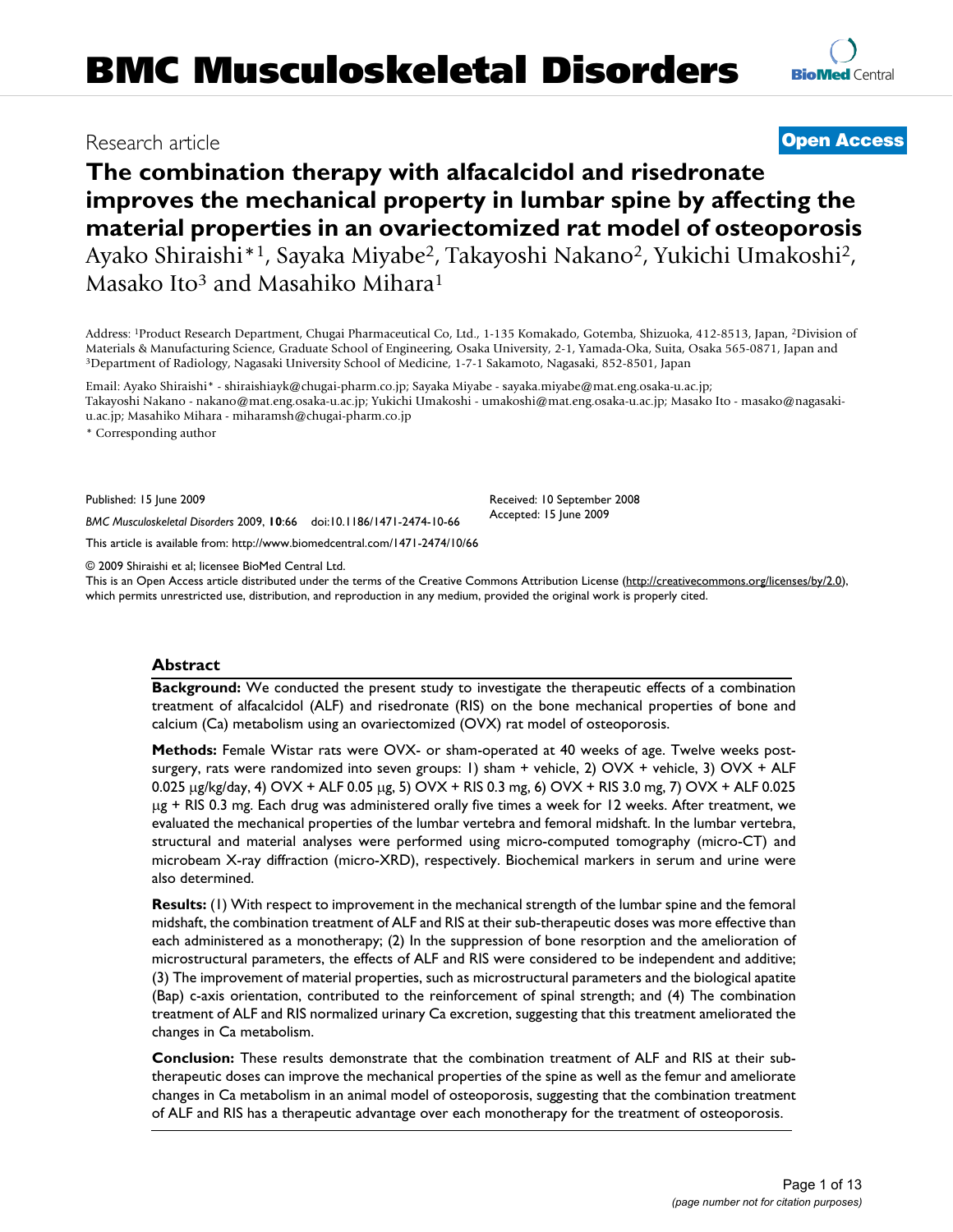## **Background**

The incidence of osteoporosis is increasing rapidly in the elderly population. Osteoporosis is a degenerative disease characterized by reduced bone mass and deterioration of bone microstructures which increases the risk of fracture [1]. Osteoporosis is divided into two types: postmenopausal osteoporosis and senile osteoporosis. The causes of postmenopausal osteoporosis are accelerated bone resorption and systemic calcium (Ca) imbalance due to menopause-induced estrogen deficiency. In contrast, senile osteoporosis is attributed to the age-related reduction of osteogenesis, insufficient Ca intake, reduced Ca absorption, and Ca imbalance due to hyperparathyroidism caused by vitamin D deficiency [2].

Alfacalcidol  $[1\alpha(OH)D_{3}$ ; ALF] is a prodrug of active vitamin  $D_{3}$ , a Ca-regulating hormone, and is frequently used in several countries to treat osteoporosis. There are some studies that have shown ALF to be effective as an anti-osteoporotic agent [3,4], although high doses of ALF have been associated with adverse drug reactions such as hypercalciuria and hypercalcemia. Ovariectomy increases bone turnover in rats by accelerating resorption and formation of bone, and, because bone resorption is dominant, bone mass eventually decreases. Hence, ovariectomized (OVX) rats have been used widely as an animal model of postmenopausal osteoporosis [5]. Previously, we studied the preventive therapy of administering ALF to rats immediately after ovariectomy and found that ALF sustained or increased bone mass by suppressing bone resorption while maintaining bone formation, and, in addition, facilitating the absorption of Ca in the intestine [6].

Risedronate (RIS) is a third-generation bisphosphonate (sodium risedronate hydrate), and like alendronate (ALN), is a potent bone resorption inhibitor that is used clinically to treat osteoporosis [7]. Recently, it has been reported that, although RIS had a role in mineralization, it did not change bone mass and bone structure markedly [8-10]. It has also been shown that in postmenopausal osteoporosis, three- and five-year treatment with RIS increases the degree and homogeneity of mineralization without producing hypermineralization [11], while Boivin GY et al. have reported that long-term treatment with ALN prolongs the viability of bone structure units (BSU) and prolongs the duration of secondary mineralization [12]. Depending on the bisphosphonate used there is a risk of adverse drug reactions, such as upper gastrointestinal tract bleeding, and complicated prescriptions can lead to low compliance.

Based on the present definition of osteoporosis, both density and quality are important for bone strength [13-15]. Although the definition of bone quality remains controversial, it is thought to encompass both structural and

material properties of bone. In recent reports, the biological apatite (Bap) c-axis orientation was analyzed by microbeam X-ray diffraction (micro-XRD) as a useful material parameter for bone quality in evaluating mechanical function, in addition to in vivo stress distribution and bone formation processes [16-18]. BAp c-axis has been revealed to be in close alignment with the direction of collagen fibers [19,20], and moreover, Bap has been shown to crystallize under an anisotropic hexagonal lattice, with the mechanical properties of the BAp crystallite depending on the crystal orientation [21]. According to micro-XRD analysis, preferential alignment of the BAp caxis varies sensitively depending on the portion, bone shape, and in vivo stress distribution [16]. The preferential degree of BAp c-axis orientation relating to the collagen fiber direction also changes according to bone condition with ageing, bone diseases and severity, bone regeneration, and gene defects, etc. [17]. In spite of a case using neutron scattering, for example, the degree of preferential alignment of the BAp c-axis changes with age due to changes in stress at different times in a human's life, resulting in the local maximum at three years old in femora along the bone longitudinal axis [22]. A more recent micro-XRD study showed a negative correlation between the degree of BAp orientation and the mineral apposition rate (MAR) in rat femora [18]. In a pathological state, for example, the degree of osteoporosis accelerates causing the degree of BAp orientation in mice femora to decrease [23]. Thus, the degree of BAp orientation seems to be one of the important indices in evaluating in vivo stress distribution, nano-scale microstructure and related mechanical functions of the damaged bone, and in diagnosing bone diseases.

The objective of this study was to clarify the effects of ALF and RIS combination treatment at their respective subtherapeutic doses on ameliorating changes in bone mechanical properties and bone metabolism. Our hypothesis was that the combined treatment of ALF and RIS may allow significant increases in bone strength due to suppression of bone resorption compared with each administered as a monotherapy. To test this hypothesis, aged OVX rats were treated 5 times a week with vehicle, ALF (0.025, 0.05 μg/kg), RIS (0.3, 3 mg/kg), or ALF (0.025 μg/kg) combined with RIS (0.3 mg/kg) for 12 weeks. We assessed the parameters as follows; (1) the mechanical properties in lumbar spine and femoral midshaft; (2), the bone density and BAp axis orientation in the cortical region of lumbar vertebra and microstructural parameters in trabecular bone of lumbar vertebra, and (3) urinary deoxypyridinoline (DPD) excretion as a bone resorption marker and serum and urinary biochemical parameters.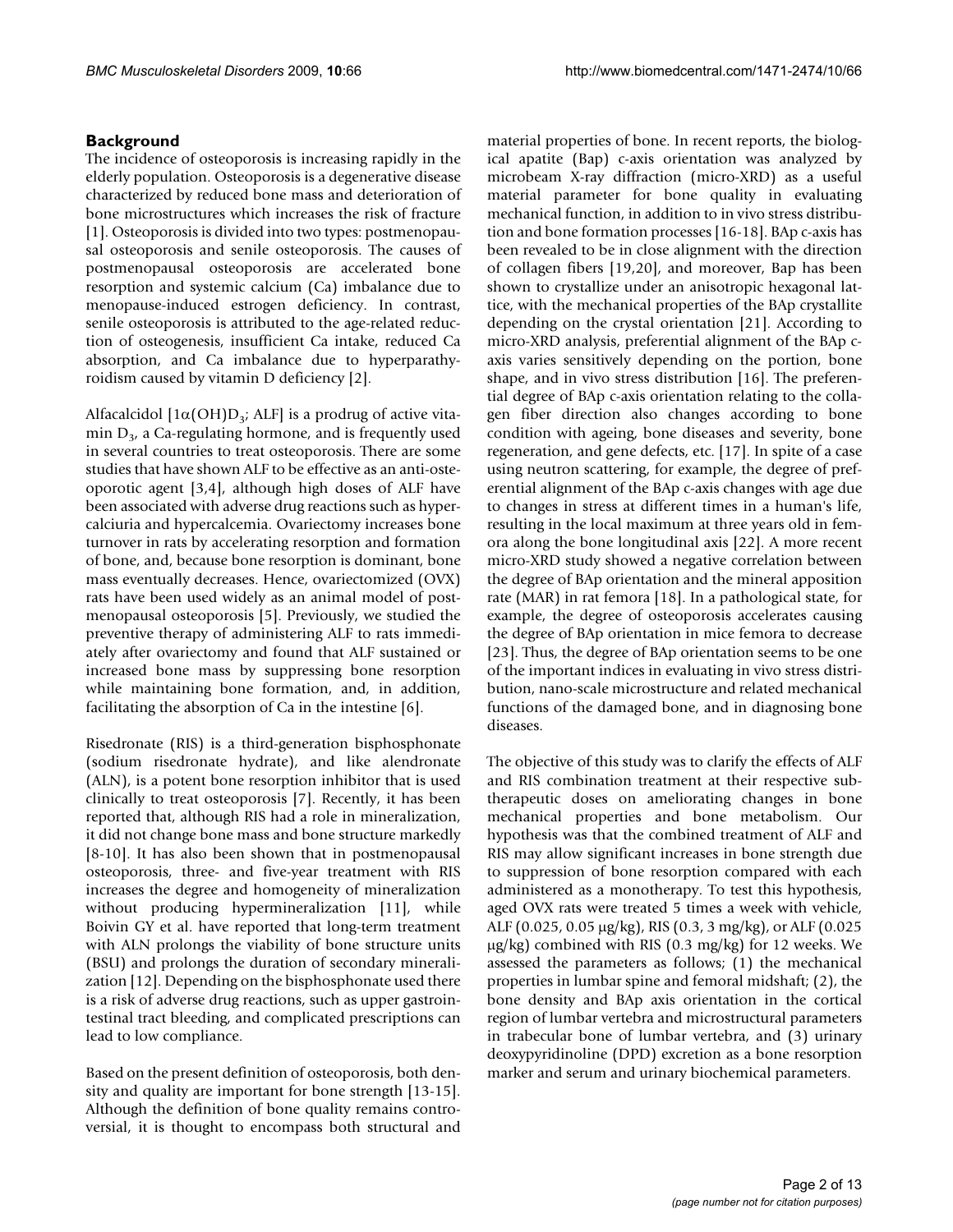## **Methods**

#### *Reagents*

ALF, synthesized at Chugai Pharmaceutical Co., Ltd. (Gotemba, Japan), was dissolved in medium-chain triglyceride (MCT) and diluted to given concentrations. Commercially available RIS, purchased from LKT Laboratories, Inc. (Minnesota, USA), was dissolved in sterile physiological saline and diluted to given concentrations. Both solutions were administered orally at a dose of 1 mL/kg body weight.

## *Experimental Design*

All animal studies were performed according to Chugai Pharmaceutical's ethical guidelines for animal care, and the experimental protocols were approved by the Animal Care Committee of the institution. Eleven-month-old female Wistar-Imamichi rats (n = 55) were purchased from the Imamichi Institute for Animal Reproduction (Ibaraki, Japan). The rats were kept in individual stainless steel wire cages, and were allowed free access to commercial standard rodent chow (CE-2; CLEA Japan, Inc. Tokyo, Japan) and tap water. The bone mineral density (BMD) of lumbar vertebrae (L2-L4) was measured in all rats by in vivo scanning using DXA analysis (DCS-600, Aloka, Japan). Based on their spinal BMD, the rats were divided into seven groups with roughly equal average BMD. In all 7 groups, an incision was made in the skin of the back under etherization. Bilateral ovariectomy was performed in six groups; in the remaining group (the sham-operation group), only the skin incision was made. At 12 weeks after surgery, the spinal BMDs of rats in the OVX groups was measured, and the rats were divided into the following six groups with almost the same average BMD: a OVX-vehicle control (OVX) group, a 0.025 μg/kg ALF-treated (ALF-L) group, a 0.05 μg/kg ALF-treated (ALF-H) group, a 0.3 mg/ kg RIS-treated (RIS-L) group, a 3.0 mg/kg RIS-treated (RIS-H) group, and a 0.025 μg/kg ALF and 0.3 mg/kg RIS combination-treated (ALF-L + RIS-L) group. ALF and RIS were administered orally once daily, five times a week. ALF was administered between 8:00 and 10:00, and RIS was administered between 14:00 and 16:00. The body weight of each rat was measured weekly, and the volume of drug or vehicle administered was calculated based on the most recent body weight measurement. At 12 weeks after the administration of drug or vehicle, all rats were necropsied. The rats were fasted for 24 hours after the final administration, and a 24-hour urine sample was collected and stored frozen at -70°C. At the time of necropsy, each rat was etherized, a blood sample was collected from the jugular vein, and the serum was isolated and stored frozen at -70°C. After the blood sample was collected, the rats were bled to death, and the lumbar vertebrae (L4-L5) and bilateral femurs were excised. The fifth lumbar vertebra (L5) and left femur, which were used to measure the mechanical strength, were stored frozen at -70°C, and the other

vertebra (L4), which was used to measure the BMD and micro-XRD, was fixed in 70% ethanol.

#### *Biochemical Analysis*

Serum concentrations of Ca and inorganic phosphorus (P) were measured using an autoanalyzer (Hitachi 7170; Hitachi Co., Ltd., Tokyo, Japan). Urinary Ca, P and creatinine (CRE) were also measured using the autoanalyzer. Urinary DPD excretion was measured using an OSTE-OLINKS-DPD EIA kit (Sumitomo Seiyaku Biomedical Co., Ltd., Osaka, Japan), and the data were corrected for the urinary CRE concentration.

## *Measurement of Mechanical Properties*

Using a mechanical strength analyzer (TK-252CC; Muromachi Kikai Co., Ltd., Tokyo, Japan), the mechanical strength of the lumbar vertebra (L5) and left femur was measured using a compression test [24] and a three-point bending test [25], respectively.

For the compression test, the planoparallel surfaces were obtained by removing the cranial and caudal ends of the vertebral specimen. From the vertebral body, a central cylinder with planoparallel ends and a height of approximately 5 mm was obtained. A compression force was applied to the specimen in the cranio-caudal direction using a steel disk at a deformation rate of 2.5 mm/min. The ultimate compressive load  $(N)$ , the stiffness  $(N/mm)$ , and the energy (mJ) were calculated as the mechanical properties directly from the load-displacement curve.

For the three-point bending test, the left femur was placed on a special holding device with supports located 12 mm apart. A bending force was applied with the cross head at a speed of 20 mm/min, until a fracture occurred. From the load-displacement curve, the ultimate compressive load  $(N)$ , the stiffness  $(N/mm)$ , and the energy  $(mJ)$  were obtained.

## *Structural Analysis using Micro-computed Tomography (micro-CT)*

In order to investigate the additive effects of ALF and RIS combination treatment on the trabeculae in the cancellous tissue of the L5 vertebral body, three-dimensional trabecular analysis was performed by micro-CT (μCT40; Scanco Medical, Zurich, Switzerland). The μCT40 is equipped with a microfocus X-ray tube with a focal spot of 10 μm, producing a fan beam that is detected by a charge-couple device array with a turntable that can be shifted automatically in the axial direction. The filtered 40-kVp X-ray spectrum peaks at 25 keV, allowing excellent bone-versus-marrow contrast. The whole spinal body was scanned in 250 slices (thickness, 13 μm) in the dorsoventral direction. On the original three-dimensional images, morphometric indices were directly determined from the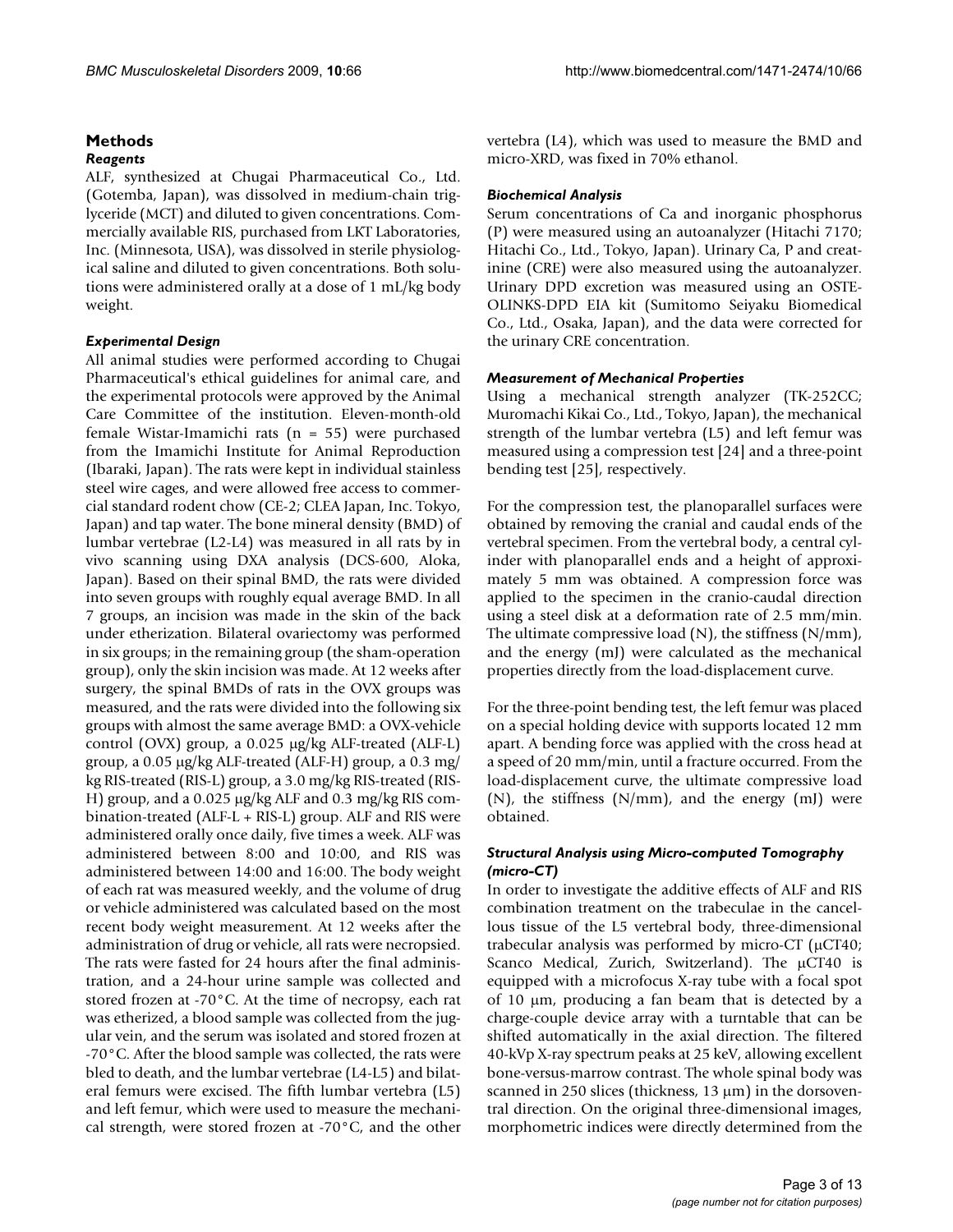binarized volume of interest (VOI) [26]. Three-dimensional reconstruction of bone was performed using the triangulation algorithm. The volume of trabecular bone (BV, mm<sup>3</sup>) was calculated using tetrahedrons corresponding to the enclosed volume of the triangulated surface. Bone surface area (BS) was calculated using the Marching Cubes method to triangulate the surface of the mineralized bone phase. The total tissue volume (TV, mm3) is the volume of the whole examined sample. To compare between samples of different sizes, we normalized values such as the bone volume fraction (BV/TV, %) and trabecular bone surface density (BS/BV, %). Using the original application and the method described by Hildebrand et al, we directly measured the following histomorphometric parameters on three-dimensional images, not using the parallel plate model: trabecular number (Tb.N,/mm), trabecular thickness (Tb.Th, μm), and trabecular separation (Tb.Sp, μm) [27]. Thus, Tb.Th, Tb.Sp, and Tb.N were model-independent indices, and were not biased by eventual deviations of the actual structure.

# *Measurement of BMD using Peripheral Quantitative Computed Tomography (pQCT)*

The BMD ( $mg/cm<sup>3</sup>$ ) of the ventral cortical portion at the center of L4 was analyzed by the pQCT method using XCT research SA (Stratec Medizintechnik Pforzheim, Germany) [28,29] in a volume of  $240 \times 240 \times 460$   $\mu$ m<sup>3</sup>, where the surface area (240  $\times$  240  $\mu$ m<sup>2</sup>) corresponded to the



Figure 1 **The regions of pQCT BMD and BAp axis measures in the L4 specimens**.

same region on which the micro-XRD measurement was performed. Figure 1 shows the regions of pQCT BMD and BAp axis measurements. The volume for each voxel resolution was  $80 \times 80 \times 460$   $\mu$ m<sup>3</sup>.

# *Material Analysis using Microbeam X-ray Diffraction (micro-XRD)*

Preferential alignment of the BAp c-axis correlating to the collagen arrangement is a useful parameter for evaluating in vivo stress distribution, the process of bone formation and growth, and mechanical function in bone tissues [16]. In order to understand the additive effects of ALF and RIS combination treatment on preferential alignment of the BAp c-axis correlating to the collagen arrangement as a bone material parameter in the cortical portion of the L4 vertebral body, quantitative crystallographic analysis of preferential BAp orientation was performed using a microbeam X-ray diffractometer system (micro-XRD; Mac Science, M18XHF22-SR, Tokyo, Japan). Cu-Kα radiation was generated at a tube voltage of 90 kV and a tube current of 40 mA. Diffracted beams were detected with a curved position sensitive proportional X-ray counter (PSPC). The incident beam was collimated into a circular spot of 50 μm in diameter by a metal collimator, and X-ray diffraction peaks were obtained from a radiated surface area of approximately 250 μm in diameter. The fixed specimen was swung and rotated in the appropriate range of Euler angles to measure the optimal BAp orientation intended in this study. The detailed conditions used in the micro-XRD analysis were as described in a previous paper [16]. Preferential alignment of the BAp c-axis was evaluated as the relative intensity ratio of the (002) diffraction peak to the (310) peak from the X-ray profile measured in the cranio-caudal direction.

The L4 specimens were cut perpendicular to the craniocaudal axis at the mid point, and the cross sections were abraded by using emery papers of decreasing grit size from no. 600, no. 800, no. 1200 to no. 2000 under water to remove surface damage and roughness until the central part of the vertebral bodies was revealed. The measurements were repeatedly performed three times in each specimen with a slight change in position in the ventral cortical portion on the revealed cross section of L4 (Figure 1).

## *Statistical Analysis*

All data were expressed as the mean  $\pm$  standard error (SE). Statistical analysis was performed using analysis of variance (ANOVA) and Statistic Analysis System (SAS) software. The intergroup differences were assessed using the Student's *t* test. To examine the additive effects of ALF and RIS, a two-way ANOVA model of ALF treatment, RIS treatment and interaction between the two drugs was used for the bone mechanical properties, the microstructural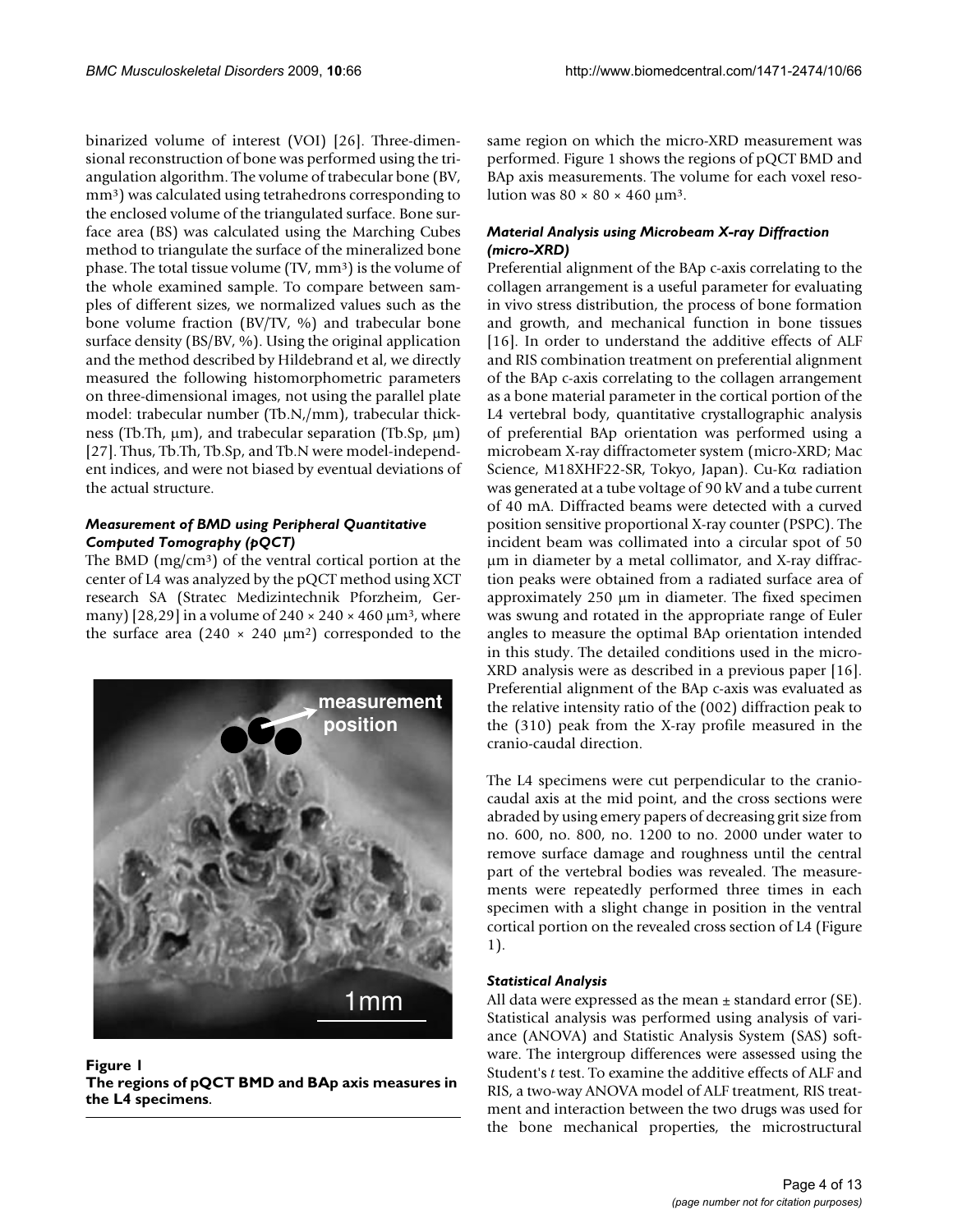parameters, the bone resorption marker, the BAp c-axis orientation and the BMD. The effects of ALF and RIS were considered to be independent and additive, if the interaction effect was not statistically significant (*P* > 0.05) in a two-way ANOVA model, and if the effects of the combination group were significantly higher than the OVX control group and each monotherapy group (*P* < 0.05).

#### **Results**

## *1. Effects on the body weight and the serum and urinary biochemical parameters (Table 1)*

At the time of necropsy, the average body weight in the OVX group was significantly higher than that of the Sham group ( $p < 0.05$ ), but the administration of both ALF and RIS did not affect the body weight. Ovariectomy did not significantly alter the Ca and P levels in serum and urine. The serum Ca level in the ALF-L + RIS-L group was significantly higher than that in the RIS-L group or the RIS-H group ( $p < 0.05$ ,  $p < 0.01$ , respectively). The serum P level in the ALF-H group was significantly higher than that in the OVX group ( $p < 0.05$ ). The serum P level in the RIS-H group was significantly lower than that in the ALF-L + RIS-L group ( $p < 0.05$ ). ALF increased the Ca excretion in a dose-dependent manner. In contrast, the urinary Ca excretion in the ALF-L + RIS-L group was comparable to that of the Sham group, and there was a significant difference in Ca excretion between the  $ALF-L + RIS-L$  group and the ALF-L and the RIS-L groups ( $p < 0.05$  and  $p < 0.01$ , respectively). The urinary P excretion in the ALF-H group was significantly higher than that in the OVX group ( $p < 0.05$ ).

#### *2. Effects on the bone resorption marker (Figure 2)*

Figure 2 shows the level of urinary DPD excretion, a bone resorption marker. Ovariectomy significantly increased urinary DPD excretion ( $p < 0.001$ ), while RIS monotherapy decreased the DPD excretion in a dose-dependent manner. There was a significant difference in DPD excretion between the OVX group and the other three groups: the ALF-L, ALF-H, and RIS-L groups (p < 0.001). Moreover, urinary DPD excretion in the ALF-L + RIS-L group was

|  |  |  | Table 1: Body weight and biochemical parameters |  |
|--|--|--|-------------------------------------------------|--|
|--|--|--|-------------------------------------------------|--|

significantly lower than that in the OVX, ALF-L, and RIS-L groups ( $p < 0.001$ ,  $p < 0.001$  and  $p < 0.001$ , respectively). The interaction of ALF and RIS for urinary DPD excretion was not statistically significant (Table 2). Therefore, with respect to the suppression of bone resorption, ALF and RIS were considered to be independent and additive.

#### *3. Effects on the mechanical properties in the fifth lumbar vertebra (Figure 3)*

Figures 3A, 3B and 3C show the ultimate load, stiffness, and energy in the lumbar vertebra (L5), respectively.

The ultimate load of the vertebral body in the ALF-H group was significantly higher than that in the OVX group  $(p < 0.01)$ . In the RIS-H group, the ultimate load was significantly higher than the OVX and RIS-L groups (p < 0.05,  $p < 0.01$ , respectively), indicating that RIS monotherapy had a dose-dependent effect on the improvement of the ultimate load and stiffness in the lumbar vertebra. However, in the ALF-L+RIS-L group, the ultimate load of the lumbar vertebra was significantly higher than that in the OVX group or the RIS-L group ( $p < 0.01$ ,  $p < 0.001$ ) respectively). The stiffness in the RIS-H group was significantly higher than that in the OVX or RIS-L groups ( $p <$ 0.05,  $p < 0.01$ , respectively). In the ALF-L + RIS-L group, the stiffness was significantly higher than that in the OVX group ( $p < 0.05$ ). In contrast, there were no significant differences among each of the groups with respect to energy of the vertebral body.

## *4. Effects on the mechanical properties in the femoral midshaft (Figure 4)*

Figures 4A, 4B and 4C show the ultimate load, stiffness and energy in the femoral midshaft, respectively.

The ultimate load, stiffness and energy of the cortical femur was significantly decreased by ovariectomy (p < 0.001,  $p < 0.05$ , and  $p < 0.01$ , respectively). ALF monotherapy increased the ultimate load and energy of the femur dose-dependently. In the ALF-H, RIS-L, RIS-H, and

| Group         | n. | Body weight (g) | Serum Ca (mg/dL)              | Serum P (mg/dL) | Urine Ca/CRE                     | Urine P/CRE       |
|---------------|----|-----------------|-------------------------------|-----------------|----------------------------------|-------------------|
| Sham          |    | $388 \pm 14*$   | $9.8 \pm 0.2$                 | $6.1 \pm 0.4$   | $0.095 \pm 0.038$                | $1.66 \pm 0.29$   |
| <b>OVX</b>    | 8  | $436 \pm 13$    | $10.4 \pm 0.3$                | $6.7 \pm 0.8$   | $0.144 \pm 0.072$                | $1.40 \pm 0.13$   |
| ALF-L         | 8  | $469 \pm 11$    | $10.6 \pm 0.1$                | $6.7 \pm 0.4$   | $0.207 \pm 0.031$ a)###          | $1.73 \pm 0.25$ # |
| ALF-H         | 8  | $447 \pm 13$    | $10.1 \pm 0.4$                | $6.5 \pm 0.2$ * | $0.427 \pm 0.040$ b)**           | $2.02 \pm 0.21*$  |
| RIS-L         | 8  | $468 \pm 10$    | $9.9 \pm 0.3$ <sup>a)</sup>   | $5.4 \pm 0.2$   | $0.027 \pm 0.004$ <sup>b)</sup>  | $1.26 \pm 0.11$   |
| RIS-H         | 8  | $459 \pm 11$    | $10.2 \pm 0.1$ <sup>b</sup> ) | $5.4 \pm 0.1a$  | $0.027 \pm 0.004$ <sup>b</sup> ) | $1.31 \pm 0.11$   |
| ALF-L + RIS-L | 8  | $465 \pm 15$    | $10.7 \pm 0.1$                | $5.8 \pm 0.1$   | $0.132 \pm 0.015$ ##             | $1.56 \pm 0.14$   |

Ca: calcium, P: inorganic phosphate, CRE: creatinine

Mean  $\pm$  SE (n = 7-8)

 $*_{p}$  < 0.05,  $*_{p}$  < 0.01 vs. OVX control group

 $a$ <sup>)</sup>p < 0.05,  $b$ <sup>)</sup>p < 0.001 vs. ALF-L+RIS-L group

 $#p$  < 0.01,  $#p$  < 0.01,  $#mp$  < 0.001 vs. ALF-H group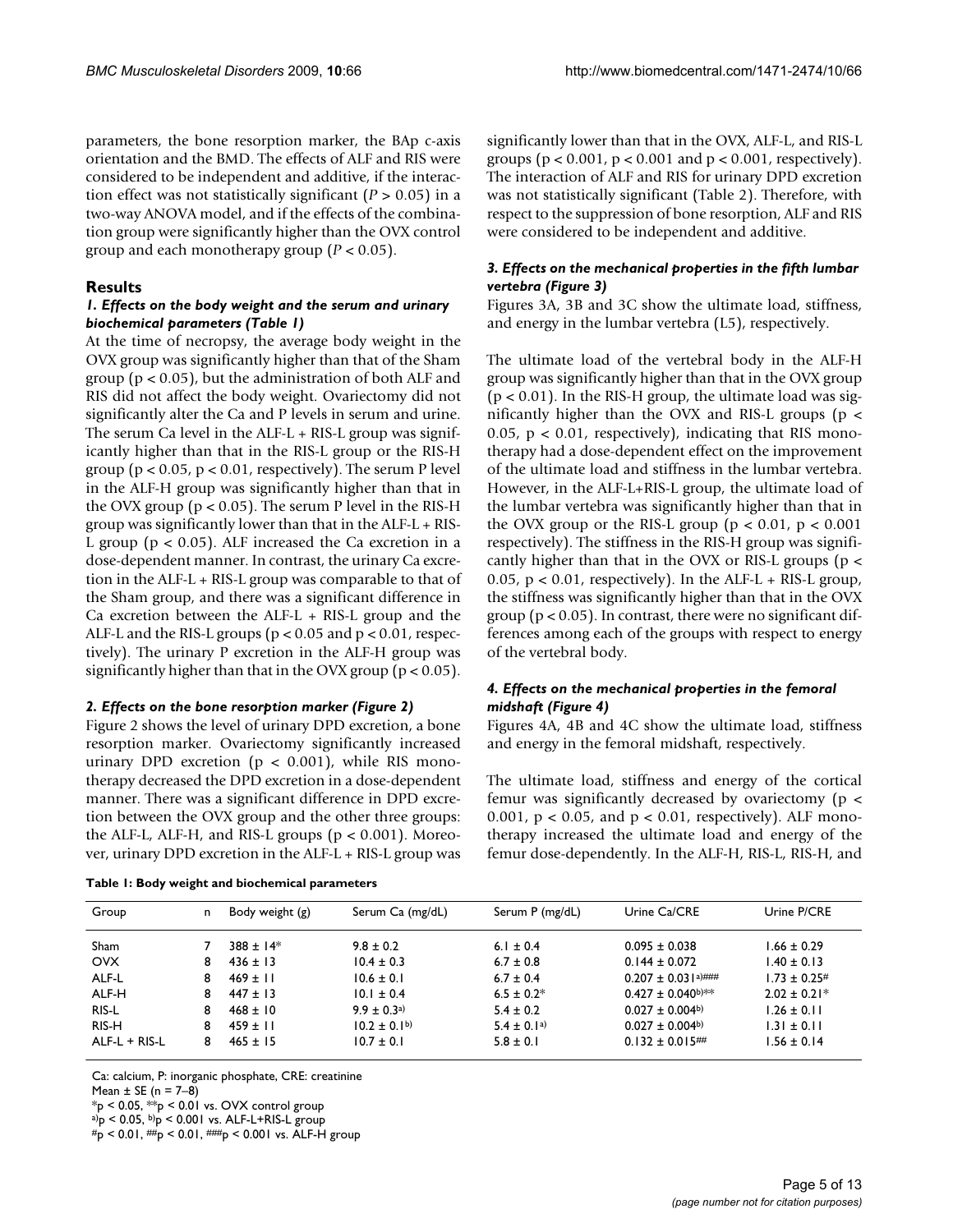

#### Figure 2

**Effect of alfacalcidol and risedronate, alone or in combination, on the bone resorption marker in OVX rats**. Starting 12 weeks after OVX, drugs were administered orally to rats for 12 weeks. Urinary DPD excretion was measured as biochemical marker of bone resorption, as described in MATERIALS AND METHODS. Data for DPD are corrected for urinary CRE concentrations. Each value represents the mean  $\pm$  SE (n = 7–8).  $*_{p}$  < 0.05,  $*_{p}$  < 0.01,  $**$ <sub>p</sub> < 0.001 compared with the OVX-control group. Note that the combination therapy with ALF and RIS suppressed urinary DPD excretion more effectively than each drug alone. DPD: deoxypyridinoline, CRE: creatinine.

ALF-L + RIS-L groups, the ultimate load of the femur was significantly higher than in the OVX group ( $p < 0.001$ ,  $p <$  $0.05$ ,  $p < 0.001$ , and  $p < 0.001$ , respectively). Furthermore,

**Table 2: The effects of ALF and RIS on biomechanical properties of bones and urinary DPD excretion**

| a two-way ANOVA <sup>1)</sup> |          |           |  |
|-------------------------------|----------|-----------|--|
| ALF-L                         | RIS-I    | ALF × RIS |  |
| < 0.0001                      | 0.0035   | 0.2115    |  |
| 0.0001                        | 0.3290   | 0.1776    |  |
| 0.0345                        | 0.1031   | 0.5763    |  |
| 0.9173                        | 0.6353   | 0.3556    |  |
| 0.0979                        | < 0.0001 | 0.1821    |  |
| 0.5386                        | 0.4792   | 0.6799    |  |
| 0.1358                        | 0.0009   | 0.6119    |  |
|                               |          |           |  |

1) P values were obtained from a two-way ANOVA model.

the ultimate load in the ALF-L group was significantly lower than that in the ALF-L + RIS-L and the ALF-H groups  $(p < 0.01)$ . The stiffness did not alter with treatment by any of the drugs. The energy of the femur in the ALF-H, RIS-L, RIS-H, and ALF-L+RIS-L groups was significantly higher than in the OVX group ( $p < 0.01$ ,  $p < 0.05$ ,  $p <$ 0.001, and p < 0.01, respectively). In the ALF-L group, the energy was significantly lower than that in the ALF-H and the ALF-L + RIS-L groups  $(p < 0.05)$ .

#### *5. The microstructural parameters of trabecular bone in the fifth lumbar vertebra by micro-CT analysis (Table 3)*

Ovariectomy decreased both the bone volume (BV/TV) and trabecular number (Tb.N), and increased the trabecular separation (Tb.Sp), suggesting that ovariectomy caused the cancellous trabecular bone to become thin and sparse, and disrupted the bone structure. Significant improvements, however, were observed in BV/TV, the bone surface (BS/BV), Tb.Sp, trabecular thickness (Tb.Th) and Tb.N in the ALF-H group compared with the OVX group, and RIS monotherapy did not markedly alter any of the examined structural parameters. In contrast, ALF monotherapy dosedependently ameliorated the structural parameters of trabecular bone in the lumbar spine. In the ALF-L+RIS-L group, there were significant improvements in these microstructural indices compared with the OVX group. Moreover, the BV/TV, BS/BV, Tb.Th and Tb.N in the ALF-L+RIS-L group were significantly higher than those in the ALF-L and the RIS-L groups. The interaction of ALF and RIS for the structural parameters was not statistically significant (Table 4). Therefore, with respect to improvement of the microstructural parameters of trabecular bone, ALF and RIS were considered to be independent and additive.

#### *6-1. The material properties in ventral cortical portion of the fourth lumbar vertebra (Figure 5-A, B, C)*

As shown in Figure 5-A, the BMD of the restricted cortical volume corresponding to the analyzed portion of the micro-XRD was significantly lower in the OVX group than that in the Sham group ( $p < 0.001$ ). However, in the ALF-L, ALF-H, ALF-L + RIS-L ( $p < 0.001$ ) and RIS-L ( $p < 0.05$ ) groups, the BMD was significantly higher than that in the OVX group (Figure 5-A). Figure 5-B shows the intensity ratio of (002)/(310) corresponding to the orientation degree of the BAp c-axis in the cranio-craudal direction. The ratio in randomly oriented apatite powders (calcium hydroxyapatite; NIST #2910) is about 2, and preferential alignment of the BAp c-axis in the cranio-craudal direction increases the ratio. Figure 5-C shows typical microbeam XRD profiles as a reference. Clear peaks were obtained regardless of whether the bone had low crystallinity. Since the diffraction peaks of (002) and (310) were relatively isolated from the neighboring peaks, a reliable intensity ratio of  $(002)/(310)$  can be calculated from the diffraction peaks.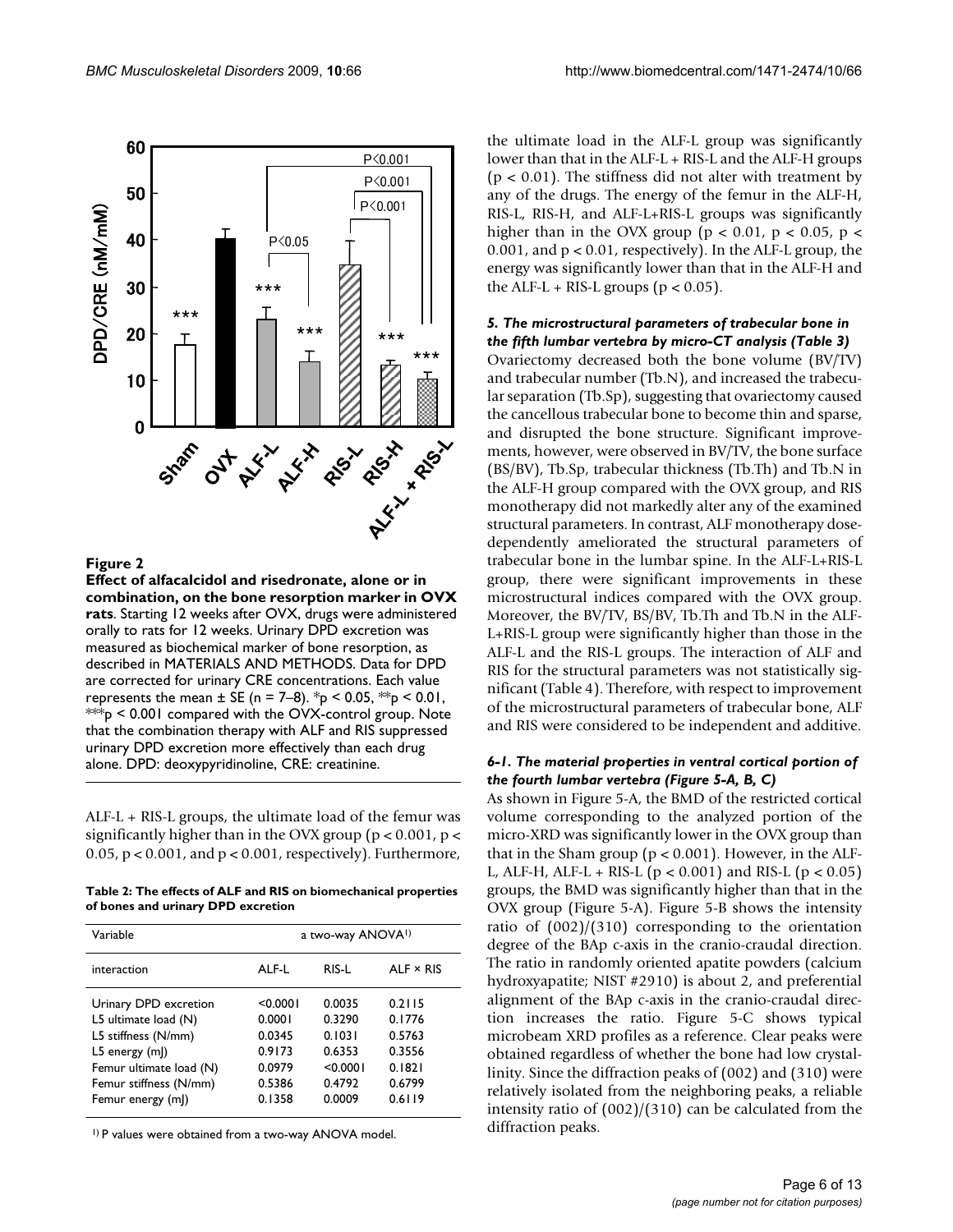

#### Figure 3

**Effects on the bone mechanical properties of lumbar vertebra in OVX rats**. Starting 12 weeks after OVX, drugs were administered orally to rats for 12 weeks. The ultimate load, the stiffness and the energy in the fifth vertebral body were determined, as described in MATERIALS AND METHODS. Each value represents the mean  $\pm$  SE (n = 7–8). \*\*p < 0.01, \*\*p < 0.01 compared with the OVX-control group. Note that the combination therapy with ALF and RIS increased the ultimate load

The intensity ratio of (002)/(310) in the OVX group was significantly higher than that in the Sham group ( $p <$ 0.05), indicating an increase in the anisotropy of the material parameter, the BAp orientation, by ovariectomy. The increase in intensity ratio of (002)/(310) by ovariectomy was recovered by RIS-H monotherapy and the combination therapy of ALF-L and RIS-L. In other words, ALF/ RIS combination therapy restored the bone material parameter, BAp orientation, to the normal state.

# *6-2. Relationship between the BMD and BAp orientation in the cortical portion of the fourth lumbar vertebra (Figure 6)*

BMD and the BAp orientation are independent parameters for describing bone microstructure because they correspond to the density of BAp and the orientation of the BAp c-axis, respectively. Thus, a balance between the two parameters is very important and should be considered. Figure 6 shows the balance between the BMD and the BAp orientation in the ventral cortical portion of a lumbar vertebra (L4) using the results in Figures 5-A and 5-B. The OVX group exhibited lower BMD and higher BAp orientation than the Sham group, and the treated groups were located between the OVX group and the Sham group. Since the normal balance between BMD and BAp orientation corresponds to that in the Sham group, the optimal

balance should be approaching that in the Sham group. Higher BAp orientation is not necessarily appropriate and effective for exerting bone mechanical properties under an unpredictable fluctuating load because the optimal degree of BAp orientation must be close to that of the Sham group. The combination therapy of ALF+RIS showed the closest balance of BMD/BAp orientation, indicating the optimal state of the bone material parameters based on the BMD and the BAp c-axis orientation.

#### **Discussion**

In this study, we clearly demonstrated that the combination treatment of ALF and RIS administered at their respective sub-therapeutic doses improved the mechanical properties of the lumbar spine and femoral midshaft in an OVX rat model of osteoporosis by suppression of bone resorption. The improvement of the material properties, such as the microstructural parameters and also the BAp c-axis orientation, contributed to the reinforcement of mechanical strength in the lumbar spine. Moreover, the combination treatment of ALF and RIS normalized the urinary Ca excretion, indicating that this treatment ameliorated the changes in Ca metabolism. These findings suggest that the combination treatment of ALF and RIS had a therapeutic advantage over either the ALF or RIS monotherapy for treating osteoporosis.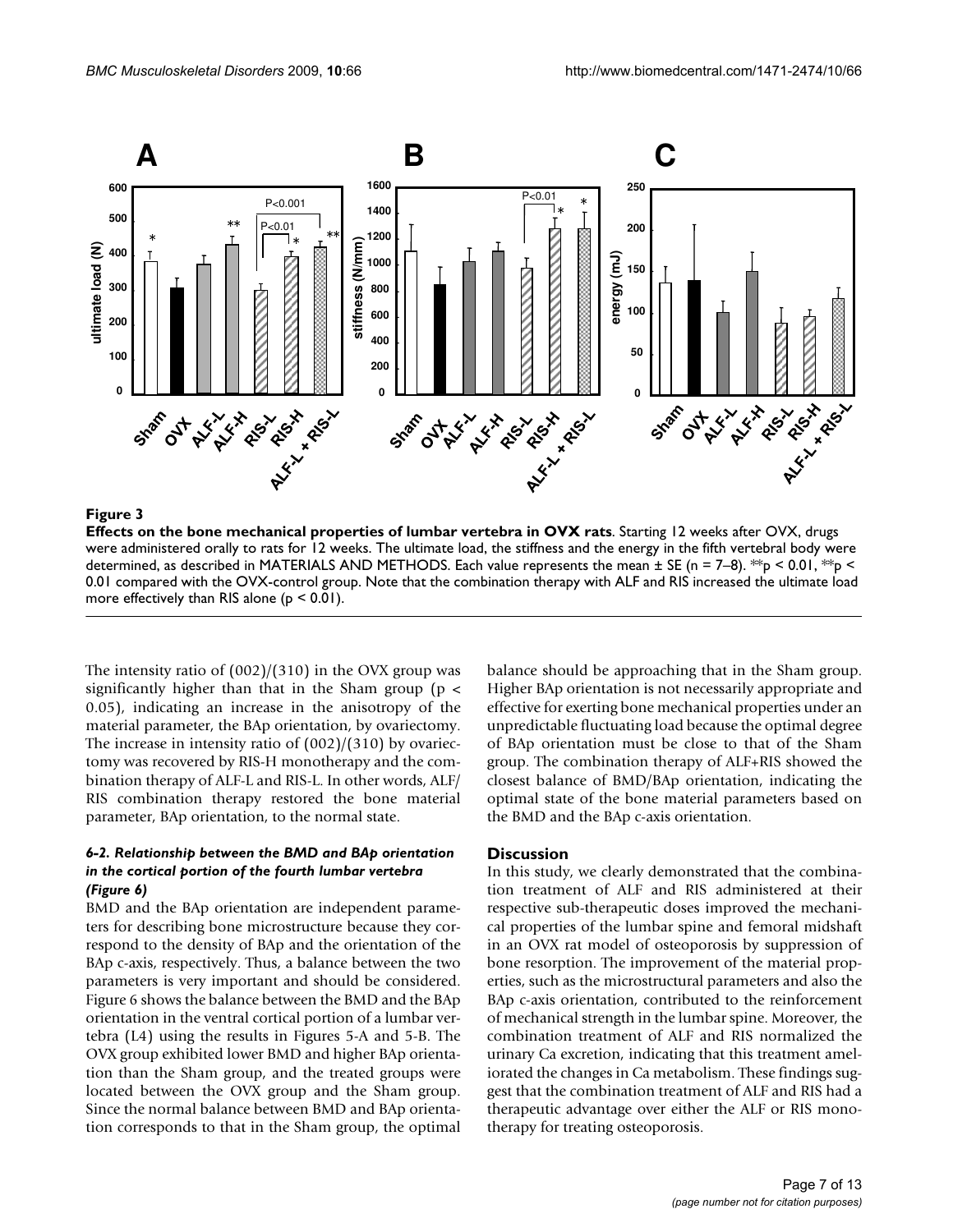

#### Figure 4

**Effects on the bone mechanical properties of femoral midshaft in OVX rats**. Starting 12 weeks after OVX, drugs were administered orally to rats for 12 weeks. The ultimate load, the stiffness and the energy in the femoral midshaft was determined, as described in MATERIALS AND METHODS. Each value represents the mean ± SE (n = 7–8). \*p < 0.05, \*\*p < 0.01,  $**p < 0.001$  compared with the OVX-control group. Note that the combination therapy with ALF and RIS increased the ultimate load and the energy at femoral midshaft more than ALF alone ( $p \le 0.001$ ).

Active vitamin D drugs, including ALF, are used to treat osteoporosis due to their safety and ease of administration, although higher doses of these agents can cause hypercalciuria or hypercalcemia. In this study, a high dose of ALF increased the ultimate load of the lumbar vertebra and the ultimate load as well as the energy in the femoral midshaft. The results of detailed micro-CT, micro-XRD and pQCT analyses indicated that the increase in mechanical strength of the lumbar vertebra after treatment with a high dose of ALF was primarily due to the restoration of trabecular bone and the increase in bone density of cortical tissue, whereas ALF did not alter the BAp orientation in the cortical portion as a candidate of bone quality indices. These findings demonstrated that ALF monotherapy improved the mechanical strength of bone by affecting the density and structural factors. We also observed in the present study that ALF dose-dependently increased urinary Ca excretion, as a reflection of intestinal Ca absorption, suggesting that ALF monotherapy caused the hypercalciuria.

| Group<br>('mm) | BV/TV (%)                    | <b>BS/BV</b> (%)             | Tb(Sp (µm))                     | Tb.Th $(\mu m)$                 | Tb.N                         |
|----------------|------------------------------|------------------------------|---------------------------------|---------------------------------|------------------------------|
| Sham           | $0.36 \pm 0.02$ c)           | $28.3 \pm 0.9$               | $0.124 \pm 0.005$ c)            | $0.071 \pm 0.002$               | 5.1 $\pm$ 0.1 <sup>c</sup> ) |
| <b>OVX</b>     | $0.26 \pm 0.02$              | $31.6 \pm 1.6$               | $0.190 \pm 0.010$               | $0.064 \pm 0.003$               | $4.0 \pm 0.1$                |
| ALF-L          | $0.27 \pm 0.01$ **##         | $29.3 \pm 0.4$ *##           | $0.183 \pm 0.005$ **##          | $0.068 \pm 0.001$ *##           | $4.0 \pm 0.1$ **##           |
| ALF-H          | $0.32 \pm 0.01^{b}$          | $26.7 \pm 0.6^{\text{a}}$    | $0.158 \pm 0.004$ <sup>a)</sup> | $0.088 \pm 0.002^{b}$           | $4.3 \pm 0.1^{a}$            |
| RIS-L          | $0.27 \pm 0.01*$             | $29.3 \pm 0.6^*$             | $0.181 \pm 0.010$               | $0.068 \pm 0.001*$              | $4.0 \pm 0.1*$               |
| RIS-H          | $0.29 \pm 0.01$              | $28.4 \pm 0.5$               | $0.167 \pm 0.005$               | $0.071 \pm 0.001$               | $4.2 \pm 0.1$                |
| ALF-L+RIS-L    | $0.31 \pm 0.01$ <sup>a</sup> | $27.9 \pm 0.3$ <sup>a)</sup> | $0.157 \pm 0.004a$              | $0.072 \pm 0.001$ <sup>a)</sup> | $4.4 \pm 0.1^{a}$            |

BV/TV: bone volume, BS/BV: bone surface, Tb.Sp: trabecular separation, Tb.Th: trabecular thickness, Tb.N: trabecular number

Mean  $\pm$  SE (n = 7–8)

a)p < 0.05,  $\dot{p}$ )  $\leq$  0.01,  $\dot{q}$   $\geq$  0.001 vs. OVX control group

 $*_{p}$  < 0.05,  $*_{p}$  < 0.01 vs. ALF-L+RIS-L group

 $#p$  < 0.05,  $#p$  < 0.01 vs. ALF-H group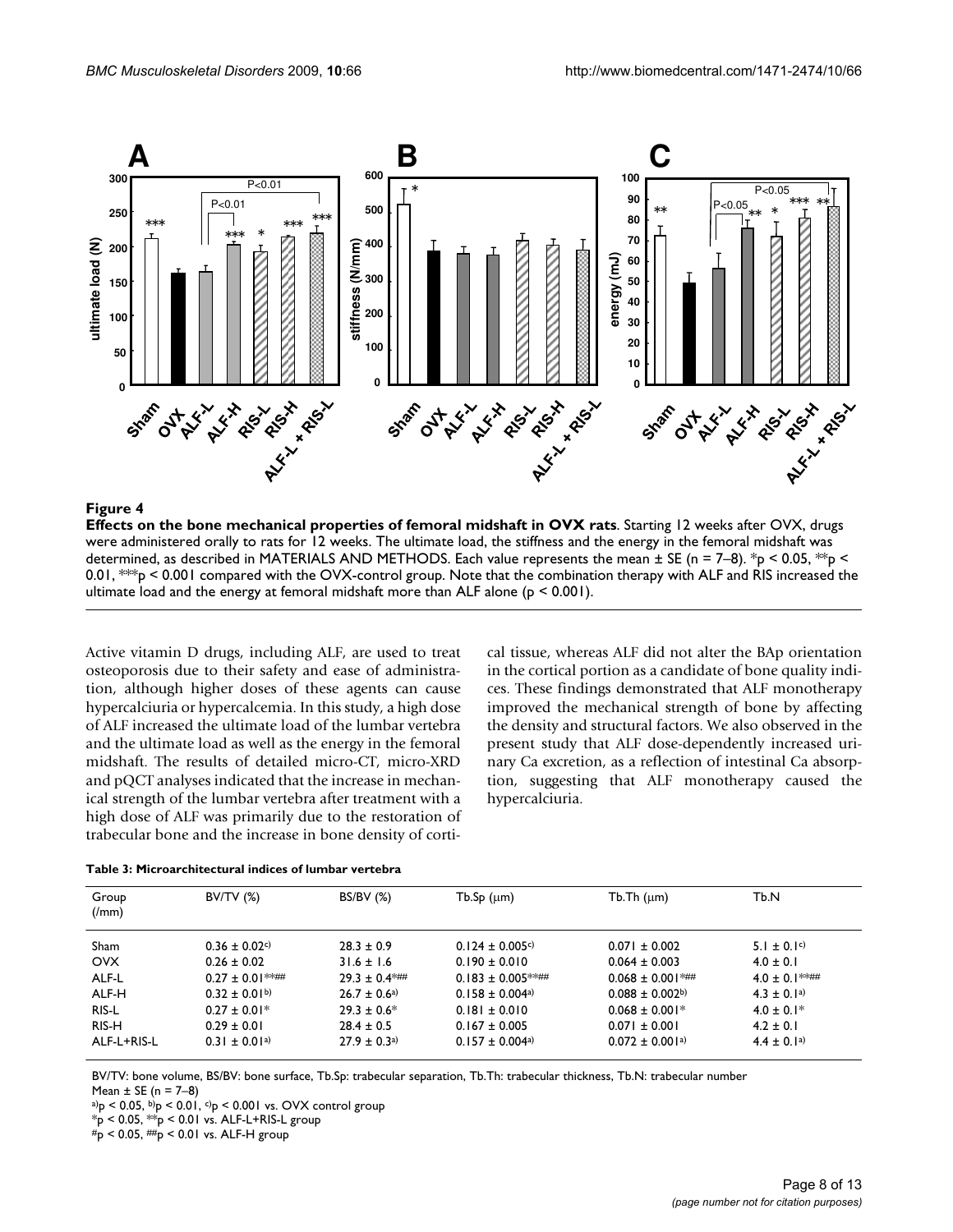| Table 4: The effects of ALF and RIS microstructural indices, 3D- |  |
|------------------------------------------------------------------|--|
| <b>BMD</b> and <b>BA</b> p c-axis orientation in lumbar vertebra |  |

| Variable               | a two-way ANOVA <sup>1)</sup> |        |           |  |
|------------------------|-------------------------------|--------|-----------|--|
| interaction            | AI F-I                        | RIS-L  | ALF × RIS |  |
| L5 BV/TV               | 0.0420                        | 0.0173 | 0.3994    |  |
| L5 BS/BV               | 0.0438                        | 0.0487 | 0.6317    |  |
| 15 Th.N                | 0.0670                        | 0.0355 | 0.2750    |  |
| L5 Tb.Th               | 0.0352                        | 0.0350 | 0.8419    |  |
| L5 Tb.Sp               | 0.1208                        | 0.0358 | 0.1493    |  |
| BAp c-axis orientation | 0.2266                        | 0.0599 | 0.9375    |  |
| 3D-BMD                 | 0.0326                        | 0.8417 | 0.0020    |  |

1) P values were obtained from a two-way ANOVA model.

It has been reported that bisphosphonates increase bone mass by suppressing bone resorption specifically by inducing apoptosis of osteoclasts [30]. Bisphosphonates that contain nitrogen, such as RIS and ALN, significantly reduce the risk of vertebral and nonvertebral fractures in patients with osteoporosis [31,32]. However, the clinical use of bisphosphonates is rather complicated and the compliance can be low because they are absorbed through the intestinal tract at extremely low rates and give rise to gastrointestinal tract disorders. Also, the mechanisms by which bisphosphonates reduce fractures are not fully understood. Bone quality can be defined as the sum of all factors mediating mechanical competence at constant bone mass. It includes factors such as bone mineral and matrix tissue properties defining mineralization, turnover, and microdamage, as well as bone geometry, mass distribution and microarchitecture [33]. Borah B et al. reported that RIS restored the degree of mineralization and the ratios of low- to highly-mineralized bone to premenopausal levels after three years of treatment and that the BV/TV and trabecular architecture examined by micro-CT analysis did not change from baseline after up to five years of RIS treatment [34]. It was also reported by Fratzl P et al. that in postmenopausal osteoporosis the calcium/ vitamin D supplementation increased matrix mineralization (without affecting BV/TV) irrespective of three-year treatment with RIS, suggesting that patients who had low matrix mineralization at baseline had large increases in matrix mineralization density due to calcium/vitamin D supplementation [35].

In the present study, a high dose of RIS increased the ultimate load and energy in the femoral midshaft. This was consistent with micro-XRD examination of the vertebral bodies which showed that the BAp c-axis orientation (which is related to the mechanical function in the cortical portion of L4) recovered with RIS dosage. However, RIS had no clear effects on the microstructural parameters in the trabecular region of the vertebra. For 12 months, Boyce RW et al. repeatedly administered subcutaneous

injections of RIS at 5 mg/kg/day for 1 week to OVX rats and then did not administer the drug for the next three weeks beginning when the rats were 3-months-old. They found that the number of trabeculae and their connectivity were significantly increased by this regimen [36]. The differences between the two studies are probably due to the regimens by which the drug was administered. Erben RG et al. investigated the preventive effects of combination RIS/calcitriol (1 $\alpha$ 25(OH)D<sub>3</sub>) therapy by administering the drugs to 4-month-old rats immediately after ovariectomy [37]. They had reported that, when these drugs were administered at monotherapeutic doses previously shown to suppress the decreases in bone mass and mechanical strength, they further increased the bone mass and mechanical strength of lumbar vertebrae and long bones. Harris ST et al. found in a clinical study that RIS therapy combined with HRT (which suppresses bone resorption) increases the non-vertebral BMD more markedly than it increases the vertebral BMD, and suppresses bone turnover, as indicated by markers of bone metabolism [38]. However, in a recent clinical trial of the effects of a combination treatment of ALN and recombinant human PTH (1–84) (a bone formation accelerator) on BMD, some dose combinations had negligible pharmacological effects [39]. This indicated that not all combination therapies are additive toward bone loss. Therefore, it is necessary to identify the effective combinations and administration methods not only on bone density but also bone quality in osteoporosis treatment.

The analysis of bone metabolic markers revealed that, although ovariectomy accelerated urinary DPD excretion, the combination therapy of ALF and RIS significantly lowered DPD excretion compared to the ALF-L or RIS-L monotherapy, and the interaction was not statistically significant. It suggested that ALF and RIS suppressed bone resorption independently and additively. In the lumbar vertebra, both ALF-L and RIS-L did not significantly alter the ultimate load and stiffness compared with the OVX control group. However, in the combination group, both the ultimate load and the stiffness were significantly higher than the OVX control group. Also, in the femoral midshaft, the ultimate load and energy in the combination group were significantly higher than the OVX control group, whereas those in the ALF-L group or the RIS-L group were not different from the OVX control group. Furthermore, in the improvement of the microstructural indices, ALF and RIS were also considered to be independent and additive.

In this study, the BMD and BAp axis orientation at ventral cortical position and the microstructural parameters at trabecular region were assessed to determine a candidate for the spinal strength improvement. The BMD was significantly higher in the ALF-L group or the RIS-L group as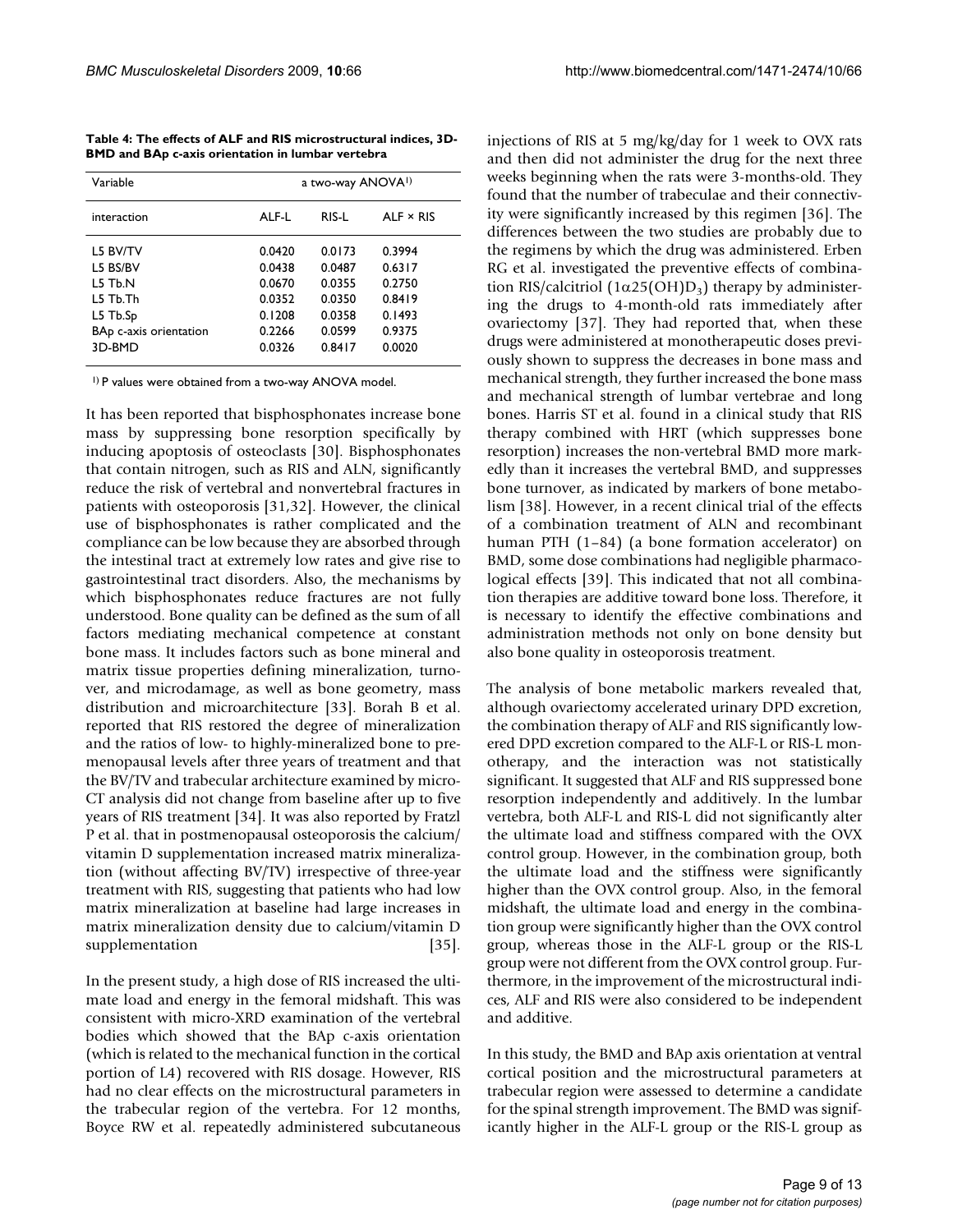

Page 10 of 13 *(page number not for citation purposes)*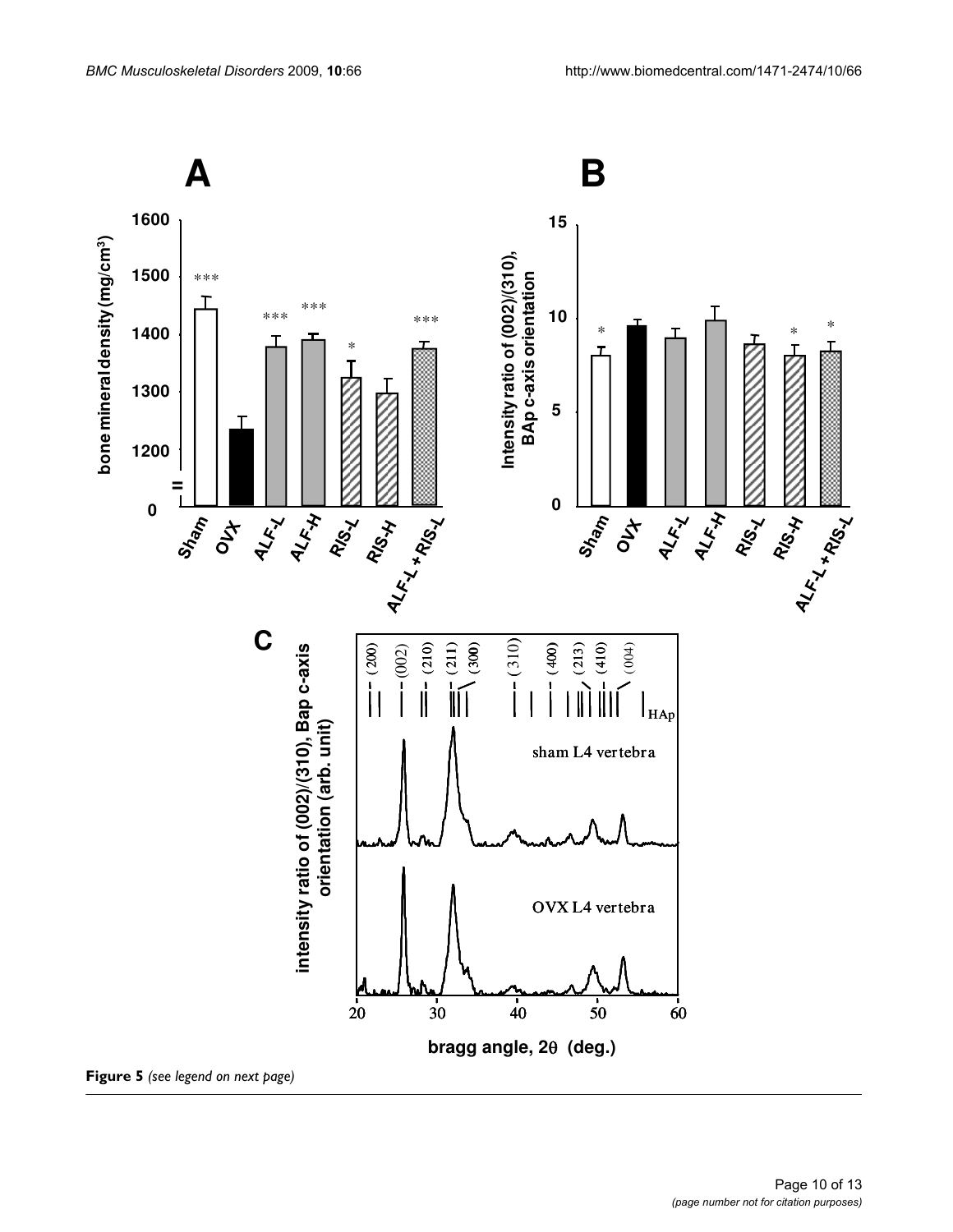#### **Figure 5** (see previous page)

**Effects on the BMD and the BAp orientation at the ventral cortical portion of lumbar spine**. Starting 12 weeks after OVX, drugs were administered orally to rats for 12 weeks. The BMD (A) and the BAp c-axis orientation (B) in the cranio-craudal direction were measured at the ventral cortical portion of the 4th lumbar spine by pQCT and micro-XRD, respectively, as described in MATERIALS AND METHODS. Typical micro-XRD profiles of the OVX and Sham rats were described for clarifying the spectral quality (C). Each value represents the mean  $\pm$  SE (n = 7–8). \*p < 0.05, \*\*p < 0.001 compared with the OVX-control group. Note that the combination therapy with ALF and RIS recovers the BAp c-axis orientation at the 4<sup>th</sup> lumbar spine ( $p < 0.05$ ). Intensity ratio of (002)/(310) corresponds to the orientation degree of the BAp c-axis as a bone quality parameter based on a material property in the cranio-craudal direction. The ratio in randomly oriented apatite powders is approximately 2, and increase in the preferential alignment of the BAp c-axis in the cranio-craudal direction increases the intensity ratio.

well as the combination group compared with the OVX control group. In contrast, the BAp c-axis orientation in the combination group was significantly lower than the OVX control group, although those in both the ALF-L group and the RIS-L group were not changed compared with the OVX group. Therefore, in the present study, it seems that the material properties, such as the microstructural parameters and the BAp c-axis orientation, contributed to the reinforcement of spinal strength.

In patients with senile osteoporosis, Ca deficiency caused by low absorption of Ca may be a problem. Although this



#### Figure 6

**Effects on balance of BMD and BAp orientation at the ventral cortical portion of lumbar spine**. Starting 12 weeks after OVX, drugs were administered orally to rats for 12 weeks. The BMD and the BAp orientation were measured at the ventral cortical portion of the 4th lumbar spine by pQCT and maicro-XRD, respectively, as described in MATE-RIALS AND METHODS. Each value represents the mean ± SE ( $n = 7-8$ ). Note that the combination therapy with ALF and RIS promoted to approach to the normal state of the Sham group. Intensity ratio of (002)/(310) corresponds to the orientation degree of the BAp c-axis as a bone quality parameter based on a material property in the cranio-craudal direction.

Ca deficiency can be corrected by active vitamin D administration due to facilitation of Ca absorption through the gastrointestinal tract, such treatment may increase the risk of hypercalciuria and hypercalcemia. Bisphosphonates may cause hypocalcemia by suppression of bone resorption. It also has been reported that bisphosphonates are cytotoxic to human colon cancer cells, which have been used in an intestinal epithelial model [40], and thus may affect Ca channel function. The different mechanisms of these drugs on bone metabolism suggest that a combination therapy using an active vitamin D agent with a bisphosphonate could be particularly effective at reducing bone loss and simultaneously improving Ca homeostasis in osteoporosis. Therefore, it is necessary to compare the effects on Ca absorption and excretion between the ALF + RIS combination therapy and each monotherapy. In this study, it was observed that the dose-dependent promotion of urinary Ca excretion by ALF monotherapy was canceled by the combination treatment with RIS, and consequently urinary Ca excretion was maintained at a normal level. Taken together, the simultaneous administration of ALF and RIS at their sub-therapeutic doses improves the Ca balance, suggesting that the combination therapy at lower dose may reduce the risk of known adverse drug reactions by these two drugs alone.

The aim of this study was to determine whether the additive effects of ALF and RIS combination therapy have advantages over each monotherapy. Based on our results, we concluded that: (1) with respect to the improvement of the mechanical strength of lumbar spine as well as the femoral midshaft, the combination treatment of ALF and RIS at their sub-therapeutic doses was more effective than the each monotherapy; (2) in the suppression of bore resorption and the amelioration of microstructural parameters, the effects of ALF and RIS were considered to be independent and additive; (3) the improvement of material properties, such as the microstructural parameters and the BAp c-axis orientation, contributed to the reinforcement of spinal strength; and (4) the combined therapy of ALF and RIS normalized the urinary Ca excre-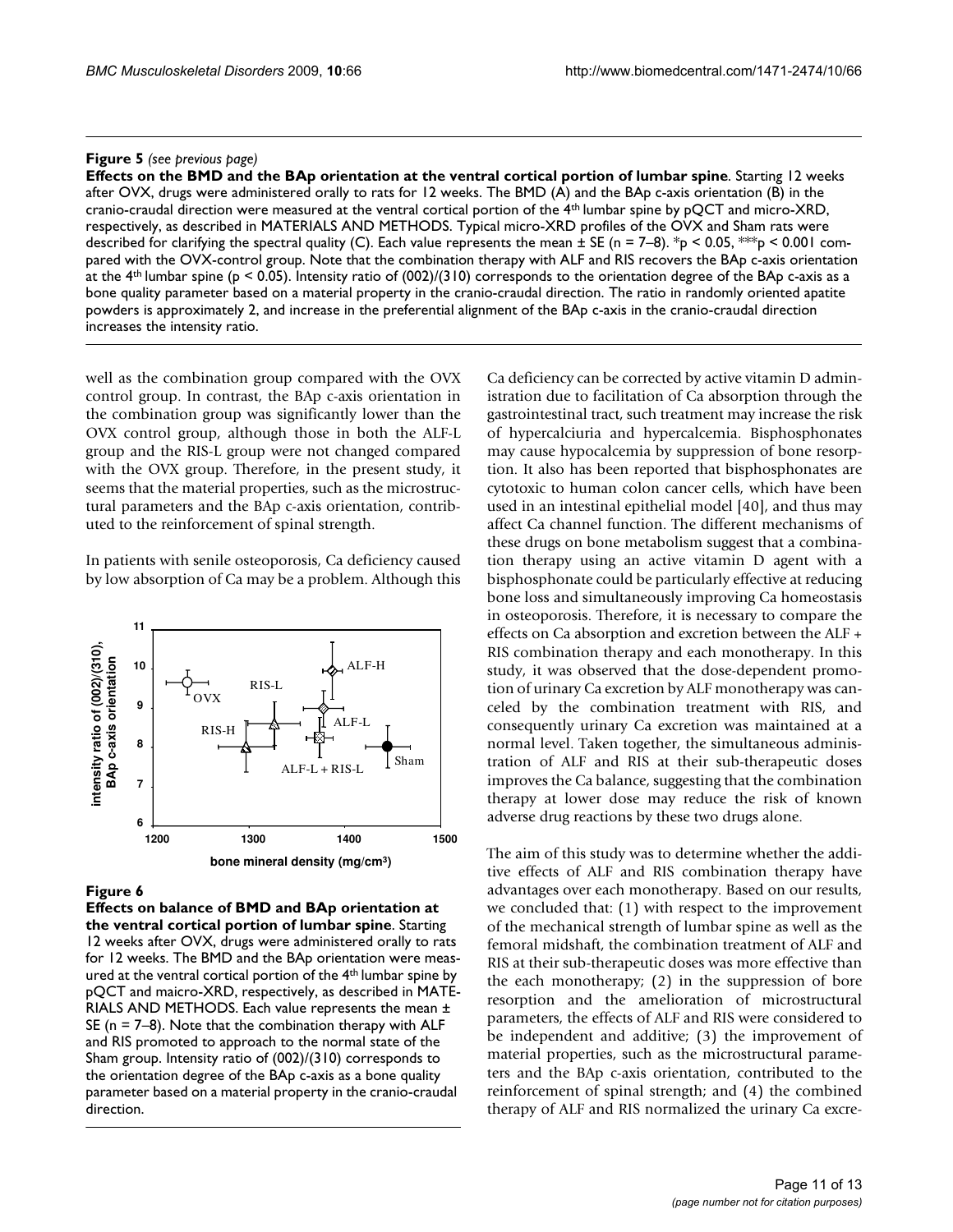tion, suggesting that this therapy ameliorated the changes in Ca metabolism.

## **Conclusion**

These results demonstrate that the combined ALF and RIS therapy at their sub-therapeutic doses can improve the mechanical properties of the spine and femur and ameliorate Ca metabolism in an animal model of osteoporosis, suggesting that the combination therapy of ALF and RIS has a therapeutic advantage over each monotherapy for the treatment of osteoporosis.

## **Abbreviations**

ALF: alfacalcidol; RIS: risedronate; OVX: ovariectomized; micro-CT: Micro-computed Tomography; micro-XRD: microbeam X-ray diffraction; BAp: biological apatite; pQCT: peripheral quantitative computed tomography.

## **Competing interests**

This research project was fully funded by Chugai Pharmaceutical Co., Ltd. AS and MM are research scientists in Chugai Pharmaceutical Co., Ltd. AS carried out the animal studies, conceived of this study and drafted the manuscript. MM participated in the design of this study and helped to draft the manuscript. Alfacalcidol is a product of Chugai Pharmaceutical Co., Ltd. The results from this study may be beneficial for the use of alfacalcidol in the treatment of osteoporosis.

#### **Authors' contributions**

AS carried out the animal studies, conceived of the study and drafted the manuscript. SM, TN and YU performed pQCT and micro-XRD analyses, and provided useful discussions. MI carried out the micro-CT analysis and provided useful discussions about the results. MM participated in the design of this study and helped to draft the manuscript. All authors read and approved the final manuscript.

#### **Acknowledgements**

We thank Dr. Yo-ichi Tazawa and Ms. Mayumi Hiranuma for expert technical assistance.

#### **References**

- 1. **[Consensus development conference, prophylaxis and treat](http://www.ncbi.nlm.nih.gov/entrez/query.fcgi?cmd=Retrieve&db=PubMed&dopt=Abstract&list_uids=1986575)[ment of osteoporosis.](http://www.ncbi.nlm.nih.gov/entrez/query.fcgi?cmd=Retrieve&db=PubMed&dopt=Abstract&list_uids=1986575)** *Am J Med* 1991, **90:**107-110.
- 2. Riggs BL, Wahner HW, Seeman E, Offord KP, Dunn WL, Mazess RB, Johnson KA, Melton LJ: **[Changes in bone mineral density of the](http://www.ncbi.nlm.nih.gov/entrez/query.fcgi?cmd=Retrieve&db=PubMed&dopt=Abstract&list_uids=7119111) [proximal femur and spine with aging. Differences between](http://www.ncbi.nlm.nih.gov/entrez/query.fcgi?cmd=Retrieve&db=PubMed&dopt=Abstract&list_uids=7119111) [the postmenopausal and senile osteoporosis syndromes.](http://www.ncbi.nlm.nih.gov/entrez/query.fcgi?cmd=Retrieve&db=PubMed&dopt=Abstract&list_uids=7119111)** *J Clin Invest* 1982, **70:**716-723.
- 3. Orimo H, Shiraki M, Hayashi Y, Hoshino T, Onaya T, Miyazaki S, Kurosawa H, Nakamura T, Ogawa N: **Effects of 1**α **hydroxy-vita**min D<sub>3</sub> [on lumbar bone mineral density and vertebral frac](http://www.ncbi.nlm.nih.gov/entrez/query.fcgi?cmd=Retrieve&db=PubMed&dopt=Abstract&list_uids=8062152)**[tures in patients with postmenopausal osteoporosis.](http://www.ncbi.nlm.nih.gov/entrez/query.fcgi?cmd=Retrieve&db=PubMed&dopt=Abstract&list_uids=8062152)** *Calcif Tissue Int* 1994, **54:**370-376.
- 4. Shiraki M, Kushida K, Yamazaki K: **Effects of 2 year's treatment of osteoporosis with 1**α hydroxy-vitamin D<sub>3</sub> on bone mineral **density and incidence of fracture: a placebo-controlled, double blind prospective study.** *Endocine J* 1996, **43:**211-220.
- 5. Turner RT, Vandersteenhoven JJ, Bell NH: **The effects of ovariectomy and 17**β**[-estradiol on cortical bone histomorphometry](http://www.ncbi.nlm.nih.gov/entrez/query.fcgi?cmd=Retrieve&db=PubMed&dopt=Abstract&list_uids=3455160) [in growing rats.](http://www.ncbi.nlm.nih.gov/entrez/query.fcgi?cmd=Retrieve&db=PubMed&dopt=Abstract&list_uids=3455160)** *J Bone Miner Res* 1987, **2:**115-122.
- 6. Shiraishi A, Takeda S, Masaki T, Higuchi Y, Uchiyama Y, Kubodera N, Sato K, Ikeda K, Nakamura T, Matsumoto T, Ogata E: **[Alfacalcidol](http://www.ncbi.nlm.nih.gov/entrez/query.fcgi?cmd=Retrieve&db=PubMed&dopt=Abstract&list_uids=10780869) [inhibits bone resorption and stimulates formation in an ova](http://www.ncbi.nlm.nih.gov/entrez/query.fcgi?cmd=Retrieve&db=PubMed&dopt=Abstract&list_uids=10780869)riectomized rat model of osteoporosis: distinct actions from [estrogen.](http://www.ncbi.nlm.nih.gov/entrez/query.fcgi?cmd=Retrieve&db=PubMed&dopt=Abstract&list_uids=10780869)** *J Bone Miner Res* 2000, **15(4):**770-779.
- 7. Porras AG, Holland SD, Gertz B: **[Pharmacokinetics of alendro](http://www.ncbi.nlm.nih.gov/entrez/query.fcgi?cmd=Retrieve&db=PubMed&dopt=Abstract&list_uids=10384857)[nate.](http://www.ncbi.nlm.nih.gov/entrez/query.fcgi?cmd=Retrieve&db=PubMed&dopt=Abstract&list_uids=10384857)** *Clin Pharmacokinet* 1999, **36:**315-328.
- 8. Fratzl P, Roschger P, Fratzl-Zelman N, Paschalis EP, Phipps R, Klaushofer K: **[Evidence that treatment with risedronate in women](http://www.ncbi.nlm.nih.gov/entrez/query.fcgi?cmd=Retrieve&db=PubMed&dopt=Abstract&list_uids=17612779) [with postmenopausal osteoporosis affects bone mineraliza](http://www.ncbi.nlm.nih.gov/entrez/query.fcgi?cmd=Retrieve&db=PubMed&dopt=Abstract&list_uids=17612779)[tion and bone volume.](http://www.ncbi.nlm.nih.gov/entrez/query.fcgi?cmd=Retrieve&db=PubMed&dopt=Abstract&list_uids=17612779)** *Calcif Tissue Int* 2007, **81(2):**73-80.
- 9. Dufresne T, Chmielewski P, Manhart M, Johnson T, Borah B: **[Risedr](http://www.ncbi.nlm.nih.gov/entrez/query.fcgi?cmd=Retrieve&db=PubMed&dopt=Abstract&list_uids=12964065)[onate preserves bone architecture in early postmenopausal](http://www.ncbi.nlm.nih.gov/entrez/query.fcgi?cmd=Retrieve&db=PubMed&dopt=Abstract&list_uids=12964065) women in 1 year as measured by three-dimensional micro[computed tomography.](http://www.ncbi.nlm.nih.gov/entrez/query.fcgi?cmd=Retrieve&db=PubMed&dopt=Abstract&list_uids=12964065)** *Calcif Tissue Int* 2003, **73:**423-432.
- 10. Rodan GA, Fleisch HA: **[Bisphosphonates: mechanisms of](http://www.ncbi.nlm.nih.gov/entrez/query.fcgi?cmd=Retrieve&db=PubMed&dopt=Abstract&list_uids=8675678) [action.](http://www.ncbi.nlm.nih.gov/entrez/query.fcgi?cmd=Retrieve&db=PubMed&dopt=Abstract&list_uids=8675678)** *J Clin Invest* 1996, **97:**2692-2696.
- 11. Zoehrer R, Roschger P, Paschalis EP, Hofstaetter JG, Durchschlag E, Fratzl P, Phipps R, Klaushofer K: **[Effects of 3- and 5-year treat](http://www.ncbi.nlm.nih.gov/entrez/query.fcgi?cmd=Retrieve&db=PubMed&dopt=Abstract&list_uids=16813531)[ment with risedronate on bone mineralization density distri](http://www.ncbi.nlm.nih.gov/entrez/query.fcgi?cmd=Retrieve&db=PubMed&dopt=Abstract&list_uids=16813531)bution in triple biopsies of the iliac crest in postmenopausal [women.](http://www.ncbi.nlm.nih.gov/entrez/query.fcgi?cmd=Retrieve&db=PubMed&dopt=Abstract&list_uids=16813531)** *J Bone Miner Res* 2006, **21(7):**1106-1112.
- 12. Boivin GY, Chavassieux PM, Santora AC, Yates J, Meunier PJ: **[Alen](http://www.ncbi.nlm.nih.gov/entrez/query.fcgi?cmd=Retrieve&db=PubMed&dopt=Abstract&list_uids=11062357)[dronate increases bone strength by increasing the mean](http://www.ncbi.nlm.nih.gov/entrez/query.fcgi?cmd=Retrieve&db=PubMed&dopt=Abstract&list_uids=11062357) degree of mineralization of bone tissue in osteoporotic [women.](http://www.ncbi.nlm.nih.gov/entrez/query.fcgi?cmd=Retrieve&db=PubMed&dopt=Abstract&list_uids=11062357)** *Bone* 2000, **27:**687-694.
- 13. Burr DB: **[Bone material properties and mineral matrix con](http://www.ncbi.nlm.nih.gov/entrez/query.fcgi?cmd=Retrieve&db=PubMed&dopt=Abstract&list_uids=15758433)[tributions to fracture risk or age in women and men.](http://www.ncbi.nlm.nih.gov/entrez/query.fcgi?cmd=Retrieve&db=PubMed&dopt=Abstract&list_uids=15758433)** *J Musculoskelet Neuronal Interact* 2002, **2:**201-204.
- 14. Gearnero P, Delmas PD: **[Contribution of bone mineral density](http://www.ncbi.nlm.nih.gov/entrez/query.fcgi?cmd=Retrieve&db=PubMed&dopt=Abstract&list_uids=15615078) [and bone turnover markers to the estimation of risk of Oste](http://www.ncbi.nlm.nih.gov/entrez/query.fcgi?cmd=Retrieve&db=PubMed&dopt=Abstract&list_uids=15615078)[oporotic fracture in postmenopausal women.](http://www.ncbi.nlm.nih.gov/entrez/query.fcgi?cmd=Retrieve&db=PubMed&dopt=Abstract&list_uids=15615078)** *J Musculoskelet Neuronal Interact* 2004, **4:**50-63.
- 15. Paschalis EP, Shne E, Lyritis D, Skaeantavos G, Mandelsohn R, Boskey AL: **[Bone fragility and collagen cross-links.](http://www.ncbi.nlm.nih.gov/entrez/query.fcgi?cmd=Retrieve&db=PubMed&dopt=Abstract&list_uids=15537443)** *J Bone Miner Res* 2004, **19:**2000-2004.
- 16. Nakano T, Kaibara K, Tabata Y, Nagata N, Enomoto S, Marukawa E, Umakoshi Y: **[Unique alignment and texture of biological apa](http://www.ncbi.nlm.nih.gov/entrez/query.fcgi?cmd=Retrieve&db=PubMed&dopt=Abstract&list_uids=12398943)[tite crystallites in typical calcified tissues analyzed by micro](http://www.ncbi.nlm.nih.gov/entrez/query.fcgi?cmd=Retrieve&db=PubMed&dopt=Abstract&list_uids=12398943)[beam X-ray diffractometer system.](http://www.ncbi.nlm.nih.gov/entrez/query.fcgi?cmd=Retrieve&db=PubMed&dopt=Abstract&list_uids=12398943)** *Bone* 2002, **31:**479-487.
- 17. Nakano T, Tabata Y, Umakoshi Y: **Texture and Bone Reinforcement.** *Encyclopedia of Materials, Science and Technology Updates, Elsevier, Oxford* 2005. MS2061-1-8.
- 18. Kashii M, Hashimoto J, Nakano T, Umakoshi Y, Yoshikawa H: **[Alen](http://www.ncbi.nlm.nih.gov/entrez/query.fcgi?cmd=Retrieve&db=PubMed&dopt=Abstract&list_uids=18095060)[dronate treatment promotes bone formation with a less ani](http://www.ncbi.nlm.nih.gov/entrez/query.fcgi?cmd=Retrieve&db=PubMed&dopt=Abstract&list_uids=18095060)stropic microstructure during intramembranous ossification [in rats.](http://www.ncbi.nlm.nih.gov/entrez/query.fcgi?cmd=Retrieve&db=PubMed&dopt=Abstract&list_uids=18095060)** *J Bone Miner Metab* 2008, **26:**24-33.
- 19. Landis WJ: **[The strength of a calcified tissue depends in part on](http://www.ncbi.nlm.nih.gov/entrez/query.fcgi?cmd=Retrieve&db=PubMed&dopt=Abstract&list_uids=7654469) [the molecular structure and organization of its constituent](http://www.ncbi.nlm.nih.gov/entrez/query.fcgi?cmd=Retrieve&db=PubMed&dopt=Abstract&list_uids=7654469) [mineral crystals in their organic matrix.](http://www.ncbi.nlm.nih.gov/entrez/query.fcgi?cmd=Retrieve&db=PubMed&dopt=Abstract&list_uids=7654469)** *Bone* 1995, **16:**533-544.
- 20. Sasaki N, Sudoh Y: **[X-ray pole figure analysis of apatite crystals](http://www.ncbi.nlm.nih.gov/entrez/query.fcgi?cmd=Retrieve&db=PubMed&dopt=Abstract&list_uids=9075634)** [and collagen molecules in bone.](http://www.ncbi.nlm.nih.gov/entrez/query.fcgi?cmd=Retrieve&db=PubMed&dopt=Abstract&list_uids=9075634) **60:**361-367.
- 21. Nakano T, Awazu T, Umakoshi Y: **Plastic Deformation and operative slip system in mineral fluorapatite single crystals.** *Scripta Materialia* 2001, **44:**811-815.
- 22. Bacon GE, Griffiths RK: **[Texture, stress, and age in the human](http://www.ncbi.nlm.nih.gov/entrez/query.fcgi?cmd=Retrieve&db=PubMed&dopt=Abstract&list_uids=3870736) [femur.](http://www.ncbi.nlm.nih.gov/entrez/query.fcgi?cmd=Retrieve&db=PubMed&dopt=Abstract&list_uids=3870736)** *Journal of Anatomy* 1985, **143:**97-101.
- 23. Lee JW, Nakano T, Toyosawa S, Tabata Y, Umakoshi Y: **Areal distribution of preferential alignment of biological apatite (BAp) crystallite on cross-section of center of femoral diaphysis in osteopetrotic (op/op) mouse.** *Materials Transactions* 2007, **48:**337-342.
- 24. Mosekilde L, Danielsen CC, Knudsen UB: **[The effects of aging and](http://www.ncbi.nlm.nih.gov/entrez/query.fcgi?cmd=Retrieve&db=PubMed&dopt=Abstract&list_uids=8442996) [ovariectomy on the vertebral bone mass and biomechanical](http://www.ncbi.nlm.nih.gov/entrez/query.fcgi?cmd=Retrieve&db=PubMed&dopt=Abstract&list_uids=8442996) [properties of mature rats.](http://www.ncbi.nlm.nih.gov/entrez/query.fcgi?cmd=Retrieve&db=PubMed&dopt=Abstract&list_uids=8442996)** *Bone* 1993, **14:**1-6.
- 25. Katsumata T, Nakamura T, Ohnishi H, Sakurawa T: **[Intermittent](http://www.ncbi.nlm.nih.gov/entrez/query.fcgi?cmd=Retrieve&db=PubMed&dopt=Abstract&list_uids=7572316) [cyclical etidronate treatment maintains the mass, structure](http://www.ncbi.nlm.nih.gov/entrez/query.fcgi?cmd=Retrieve&db=PubMed&dopt=Abstract&list_uids=7572316) and the mechanical property of bone in ovariectomized rats.** *J Bone Miner Res* 1995, **10:**921-931.
- 26. Augat P, Gordon CL, Lang TF, Iida H, Genant HK: **[Accuracy of cor](http://www.ncbi.nlm.nih.gov/entrez/query.fcgi?cmd=Retrieve&db=PubMed&dopt=Abstract&list_uids=9814524)[tical and trabecular bone measurements with peripheral](http://www.ncbi.nlm.nih.gov/entrez/query.fcgi?cmd=Retrieve&db=PubMed&dopt=Abstract&list_uids=9814524)**